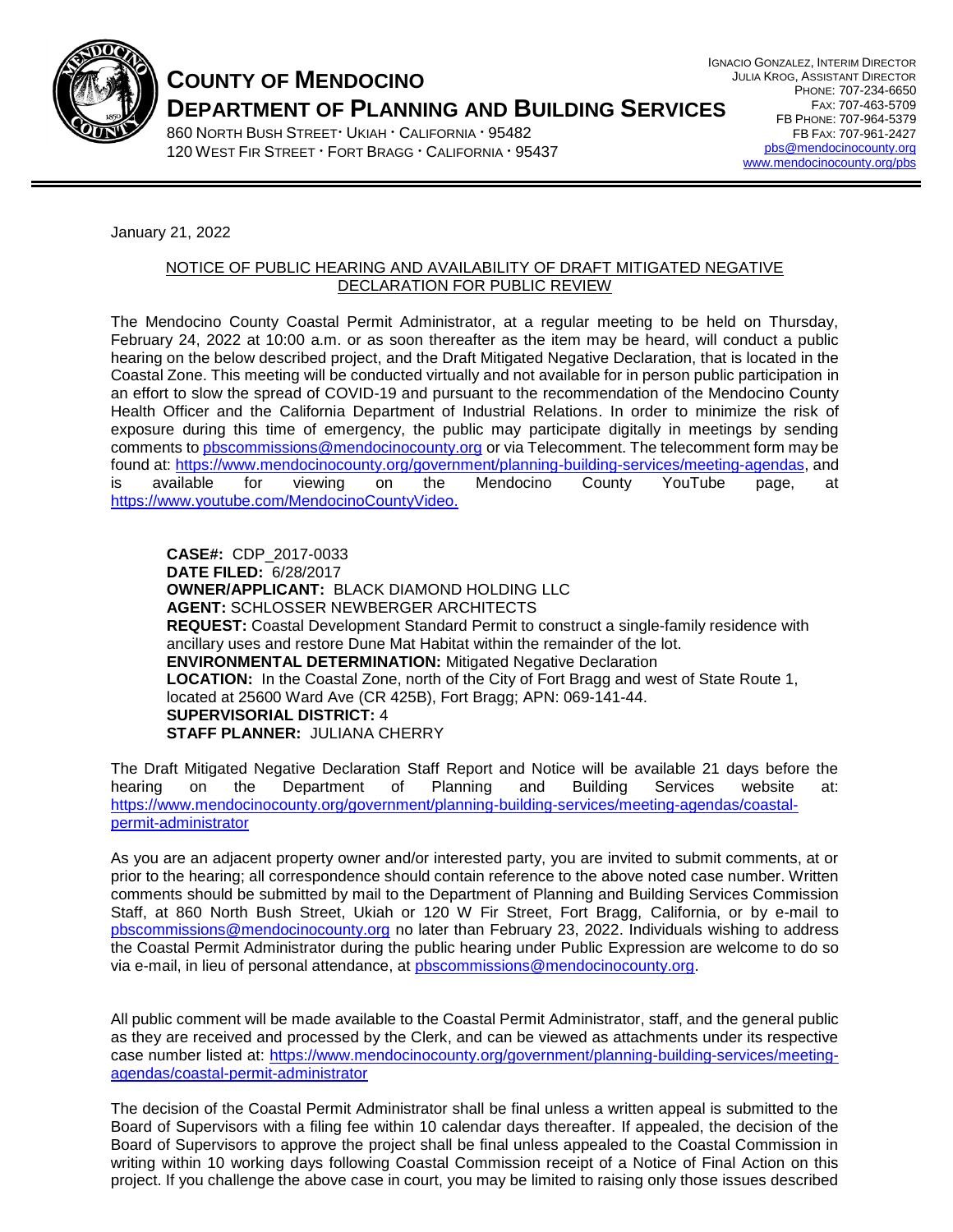in this notice or that you or someone else raised at the public hearing, or in written correspondence delivered to the Coastal Permit Administrator at or prior to, the public hearing.

AMERICANS WITH DISABILITIES ACT (ADA) COMPLIANCE. Mendocino County complies with ADA requirements and upon request, will attempt to reasonably accommodate individuals with disabilities by making meeting material available in appropriate alternate formats (pursuant to Government Code Section 54953.2). Anyone requiring reasonable accommodation to participate in the meeting should contact the Department of Planning and Building Services by calling (707) 234-6650 at least five days prior to the meeting.

Additional information regarding the above noted item may be obtained by calling the Department of Planning and Building Services at 234-6650 or 964-5379, Monday through Friday, 8:00 a.m. through 5:00 p.m. Should you desire notification of the Coastal Permit Administrators decision you may do so by requesting notification in writing and providing a self-addressed stamped envelope to the Department of Planning and Building Services.

IGNACIO GONZALEZ, Interim Director of Planning and Building Services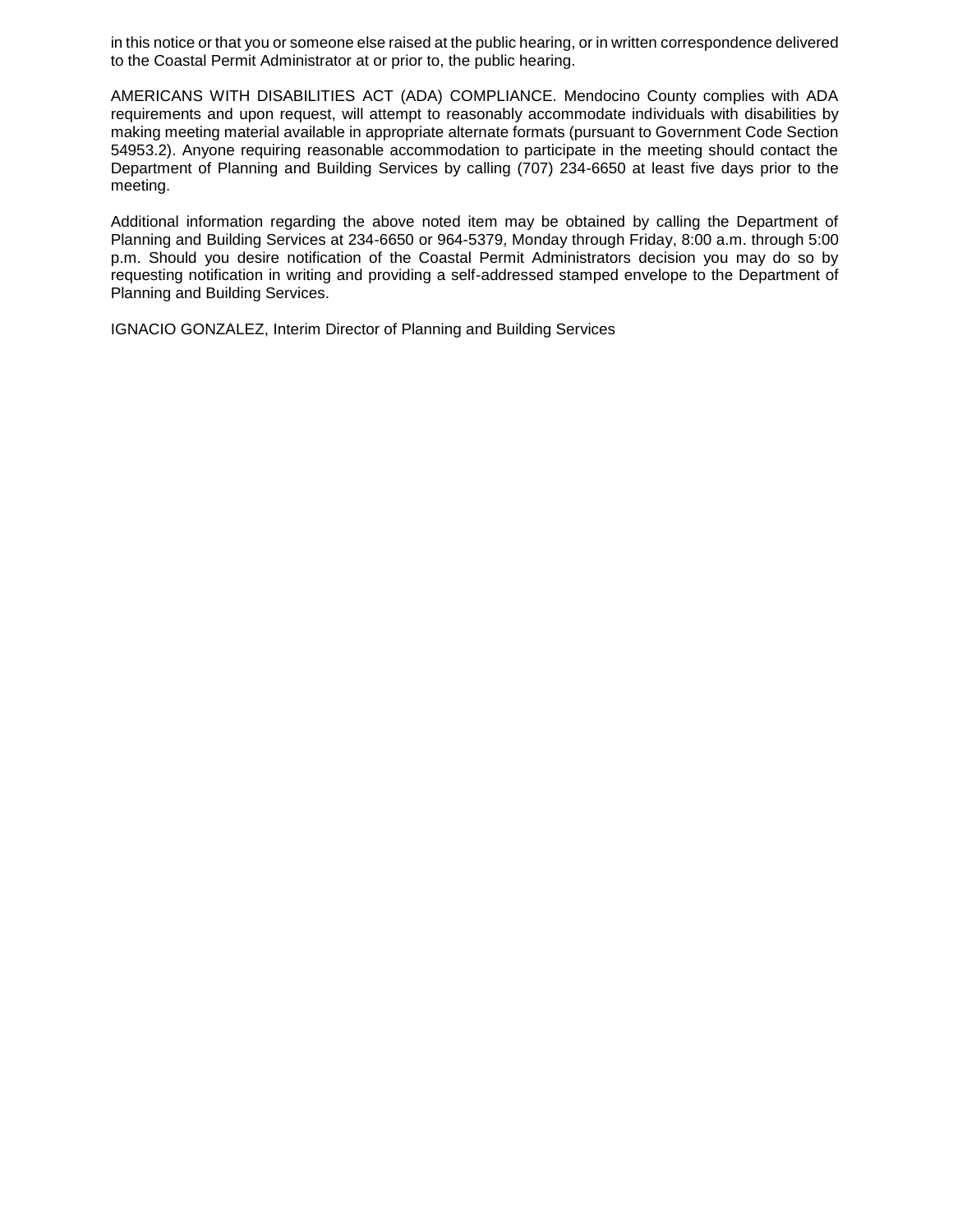

## **COUNTY OF MENDOCINO DEPARTMENT OF PLANNING AND BUILDING SERVICES**

860 NORTH BUSH STREET UKIAH · CALIFORNIA · 95482 120 WEST FIR STREET **FORT BRAGG · CALIFORNIA · 95437**  IGNACIO GONZALEZ, INTERIM DIRECTOR JULIA KROG, ASSISTANT DIRECTOR PHONE: 707-234-6650 FAX: 707-463-5709 FB PHONE: 707-964-5379 FB FAX: 707-961-2427 [pbs@mendocinocounty.org](mailto:pbs@mendocinocounty.org) [www.mendocinocounty.org/pbs](http://www.mendocinocounty.org/pbs)

February 3, 2022

Department of Transportation Environmental Health - Fort Bragg Building Inspection - Fort Bragg ological Commission

Native Plant Society Department of Forestry/ CalFire Department of Fish and Wildlife Coastal Commission

Department of Parks & Recreation State Clearinghouse US Fish & Wildlife Service Fort Bragg Fire District

### NOTICE OF PUBLIC HEARING AND AVAILABILITY OF DRAFT MITIGATED NEGATIVE DECLARATION FOR PUBLIC REVIEW

The Mendocino County Coastal Permit Administrator, at a regular meeting to be held on Thursday, February 24, 2022 at 10:00 a.m. or as soon thereafter as the item may be heard, will conduct a public hearing on the below described project, and the Draft Mitigated Negative Declaration, that is located in the Coastal Zone. This meeting will be conducted virtually and not available for in person public participation in an effort to slow the spread of COVID-19 and pursuant to the recommendation of the Mendocino County Health Officer and the California Department of Industrial Relations. In order to minimize the risk of exposure during this time of emergency, the public may participate digitally in meetings by sending comments to [pbscommissions@mendocinocounty.org](mailto:pbscommissions@mendocinocounty.org) or via Telecomment. The telecomment form may be found at: [https://www.mendocinocounty.org/government/planning-building-services/meeting-agendas,](https://www.mendocinocounty.org/government/planning-building-services/meeting-agendas) and is available for viewing on the Mendocino County YouTube page, at [https://www.youtube.com/MendocinoCountyVideo.](https://www.youtube.com/MendocinoCountyVideo)

**CASE#:** CDP\_2017-0033 **DATE FILED:** 6/28/2017 **OWNER/APPLICANT:** BLACK DIAMOND HOLDING LLC **AGENT:** SCHLOSSER NEWBERGER ARCHITECTS **REQUEST:** Coastal Development Standard Permit to construct a single-family residence with ancillary uses and restore Dune Mat Habitat within the remainder of the lot. **ENVIRONMENTAL DETERMINATION:** Mitigated Negative Declaration **LOCATION:** In the Coastal Zone, north of the City of Fort Bragg and west of State Route 1, located at 25600 Ward Ave (CR 425B), Fort Bragg; APN: 069-141-44. **SUPERVISORIAL DISTRICT:** 4 **STAFF PLANNER:** JULIANA CHERRY **RESPONSE DUE DATE:** February 23, 2022. If no response is received by this date, we will assume no recommendation or comments are forthcoming and that you are in agreement with

the contents of the Draft Mitigated Negative Declaration. A copy of the Draft Mitigated Negative Declaration is attached for your review

The Draft Mitigated Negative Declaration Staff Report and Notice will be available 21 days before the hearing on the Department of Planning and Building Services website at: [https://www.mendocinocounty.org/government/planning-building-services/meeting-agendas/coastal](https://www.mendocinocounty.org/government/planning-building-services/meeting-agendas/coastal-permit-administrator)[permit-administrator](https://www.mendocinocounty.org/government/planning-building-services/meeting-agendas/coastal-permit-administrator)

As you are an adjacent property owner and/or interested party, you are invited to submit comments, at or prior to the hearing; all correspondence should contain reference to the above noted case number. Written comments should be submitted by mail to the Department of Planning and Building Services Commission Staff, at 860 North Bush Street, Ukiah or 120 W Fir Street, Fort Bragg, California, or by e-mail to [pbscommissions@mendocinocounty.org](mailto:pbscommissions@mendocinocounty.org) no later than February 23, 2022. Individuals wishing to address the Coastal Permit Administrator during the public hearing under Public Expression are welcome to do so via e-mail, in lieu of personal attendance, at [pbscommissions@mendocinocounty.org.](mailto:pbscommissions@mendocinocounty.org)

All public comment will be made available to the Coastal Permit Administrator, staff, and the general public as they are received and processed by the Clerk, and can be viewed as attachments under its respective case number listed at: [https://www.mendocinocounty.org/government/planning-building-services/meeting-](https://www.mendocinocounty.org/government/planning-building-services/meeting-agendas/coastal-permit-administrator)